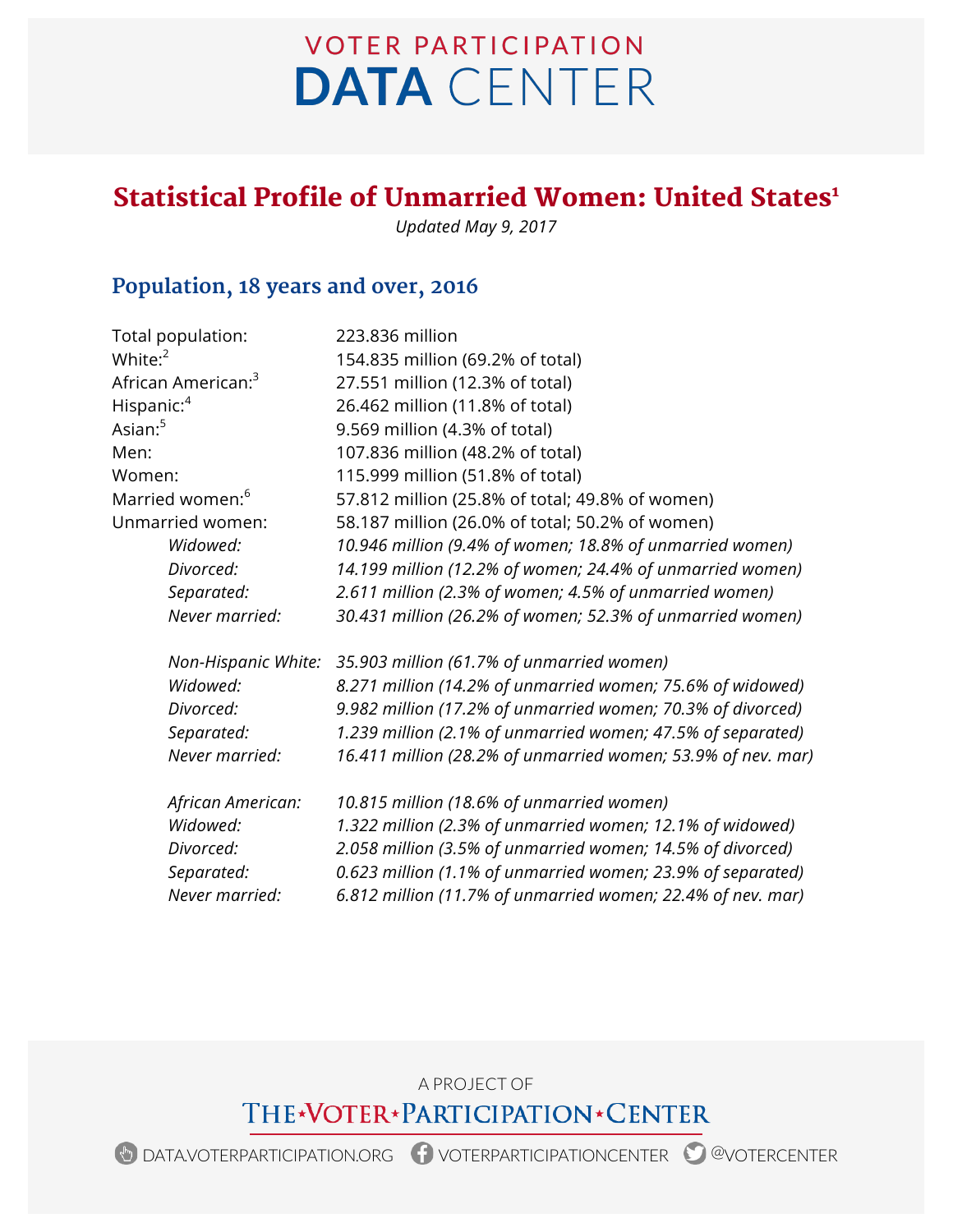| Hispanic:      | 7.701 million (13.2% of unmarried women)                    |
|----------------|-------------------------------------------------------------|
| Widowed:       | 0.787 million (1.4% of unmarried women; 7.2% of widowed)    |
| Divorced:      | 1.485 million (2.6% of unmarried women; 10.5% of divorced)  |
| Separated:     | 0.589 million (1.0% of unmarried women; 22.6% of separated) |
| Never married: | 4.840 million (8.3% of unmarried women; 15.9% of nev. mar)  |
| Asian:         | 2.003 million (3.4% of unmarried women)                     |
| Widowed:       | 0.392 million (0.7% of unmarried women; 3.6% of widowed)    |
| Divorced:      | 0.292 million (0.5% of unmarried women; 2.1% of divorced)   |
| Separated:     | 0.072 million (0.1% of unmarried women; 2.8% of separated)  |
| Never married: | 1.247 million (2.1% of unmarried women; 4.1% of nev. mar)   |
|                |                                                             |

#### With children under 18:7

| Married women: | 22.957 million (39.7% of married women)                    |
|----------------|------------------------------------------------------------|
|                | Unmarried women: 15.498 million (26.6% of unmarried women) |
| Widowed:       | 1.045 million (9.5% of widowed women)                      |
| Divorced:      | 3.757 million (26.5% of divorced women)                    |
| Separated:     | 1.244 million (47.6% of separated women)                   |
| Never married: | 9.452 million (31.1% of never married women)               |

### **Age Distribution, 18 years and over, 2016**

*(percentages are of each row)*

|                  | Median | $30$  | 30-49 | 50-64 | $65+$ |
|------------------|--------|-------|-------|-------|-------|
| Total:           | 47     | 21.2% | 31.9% | 26.4% | 20.5% |
| Men:             | 46     | 22.2% | 32.3% | 26.5% | 19.0% |
| Women:           | 47     | 20.3% | 31.4% | 26.4% | 21.9% |
| Married women:   | 50     | 8.0%  | 38.4% | 33.3% | 20.4% |
| Unmarried women: | 44     | 32.5% | 24.5% | 19.5% | 23.4% |
| Widowed:         | 75     | 0.4%  | 4.8%  | 16.5% | 78.3% |
| Divorced:        | 55     | 3.4%  | 32.1% | 39.6% | 24.9% |
| Separated:       | 44     | 16.2% | 46.8% | 28.1% | 8.9%  |
| Never married:   | 27     | 59.1% | 26.1% | 10.5% | 4.3%  |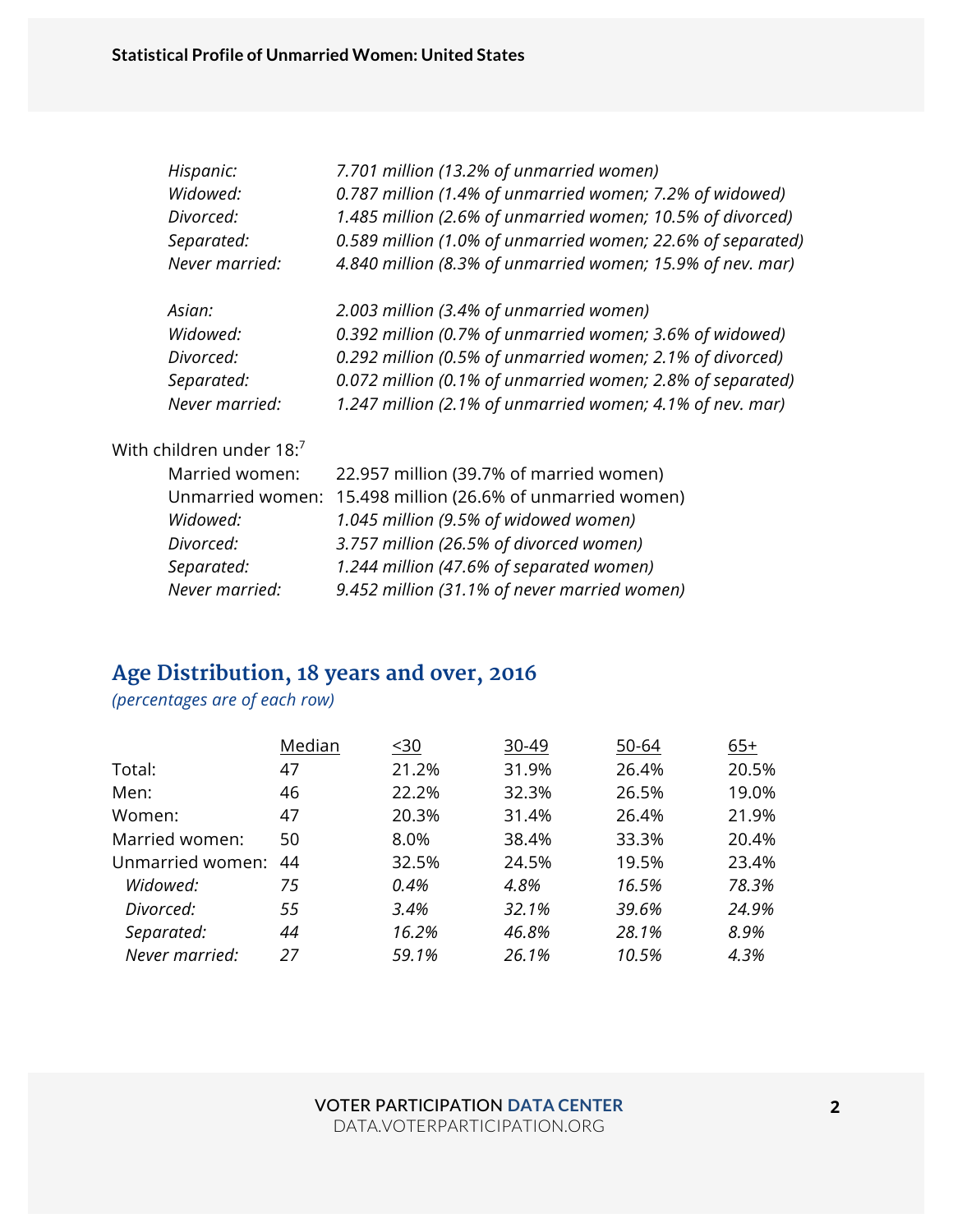#### **Educational Attainment, 18 years and over, 2015**

*(numbers in millions; percentages are of each row)*

|                  | High school   |               | College graduate/ |
|------------------|---------------|---------------|-------------------|
|                  | degree/less   | Some college  | post-graduate     |
| Total:           | 86.74 (38.8%) | 67.25 (30.0%) | 69.84 (31.2%)     |
| Men:             | 43.93 (40.7%) | 30.95 (28.7%) | 32.95 (30.6%)     |
| Women:           | 42.81 (36.9%) | 36.30 (31.3%) | 36.89 (31.8%)     |
| Married women:   | 19.08 (33.0%) | 16.38 (28.3%) | 22.35 (38.7%)     |
| Unmarried women: | 23.73 (40.8%) | 19.92 (34.2%) | 14.54 (25.0%)     |
| Widowed:         | 6.21(56.7%)   | 2.71(24.8%)   | 2.02(18.5%)       |
| Divorced:        | 4.98 (35.1%)  | 5.20 (36.6%)  | 4.02 (28.3%)      |
| Separated:       | 1.22 (46.9%)  | 0.92(35.1%)   | 0.47(18.1%)       |
| Never married:   | 11.31 (37.2%) | 11.09 (36.4%) | 8.03 (26.4%)      |
|                  |               |               |                   |

#### **Labor Force Participation and Unemployment, 18 years and over, 2015**

*(percentages for employed are of adult civilian population for each row; percentages for unemployed are of labor force for each row)*

| Total:           | 64.0%: 60.8% employed; 5.1% unemployed |
|------------------|----------------------------------------|
| Men:             | 69.5%: 65.7% employed; 5.4% unemployed |
| Women:           | 59.0%: 56.2% employed; 4.7% unemployed |
| Married women:   | 60.1%: 58.4% employed; 2.9% unemployed |
| Unmarried women: | 57.8%: 54.1% employed; 6.5% unemployed |
| Widowed:         | 19.3%: 18.6% employed; 3.6% unemployed |
| Divorced:        | 62.8%: 59.8% employed; 4.7% unemployed |
| Separated:       | 67.0%: 62.9% employed; 6.1% unemployed |
| Never married:   | 68.6%: 63.4% employed; 7.7% unemployed |
|                  |                                        |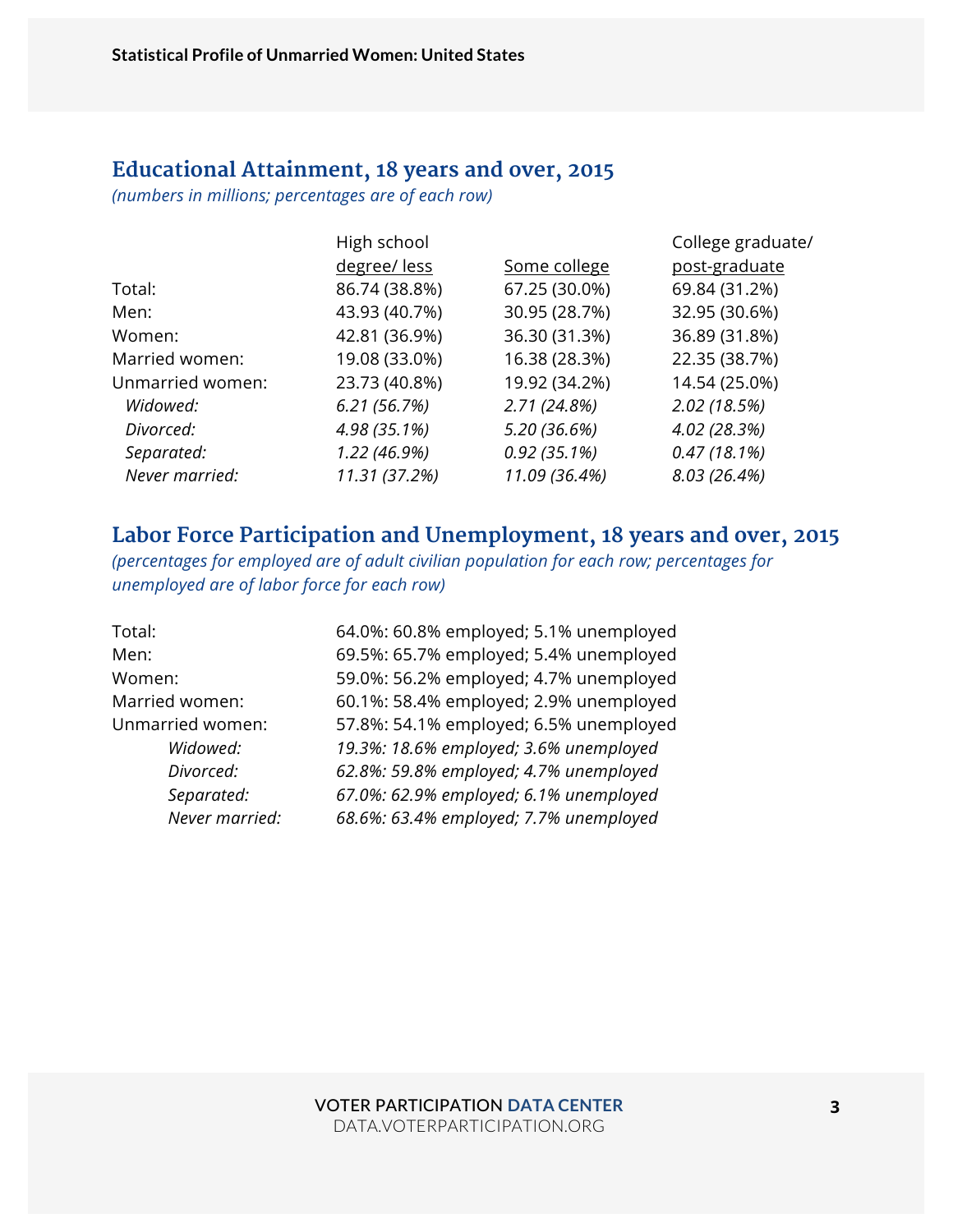#### **Wage and Salary Workers Paid Hourly Rates At or Below the Prevailing Federal Minimum Wage, Ages 16 and Over, 20158**

Total: 0.870 million at min. wage; 1.691 million below min. wage Men: 37.9% of min. wage workers; 37.2% of below min. wage workers Women: 62.1% of min. wage workers; 62.8% of below min. wage workers Married women: $9$  12.6% of min. wage workers; 15.4% of below min. wage workers Unmarried women:1049.5% of min. wage workers; 47.4% of below min. wage workers *Other marital status11 8.6% of min. wage workers; 10.0% of below min. wage workers Never married: 40.9% of min. wage workers; 37.4% of below min. wage workers*

#### **Median Earnings for Full-time, Year-round Workers, Person**  Earnings, 2015<sup>12</sup>

| \$46,000                           |
|------------------------------------|
| \$50,000                           |
| \$40,000 (80.0% of men's earnings) |
| \$45,000 (90.0% of men's earnings) |
| \$35,360 (70.7% of men's earnings) |
| \$30,000 (60.0% of men's earnings) |
| \$28,000 (56.0% of men's earnings) |
|                                    |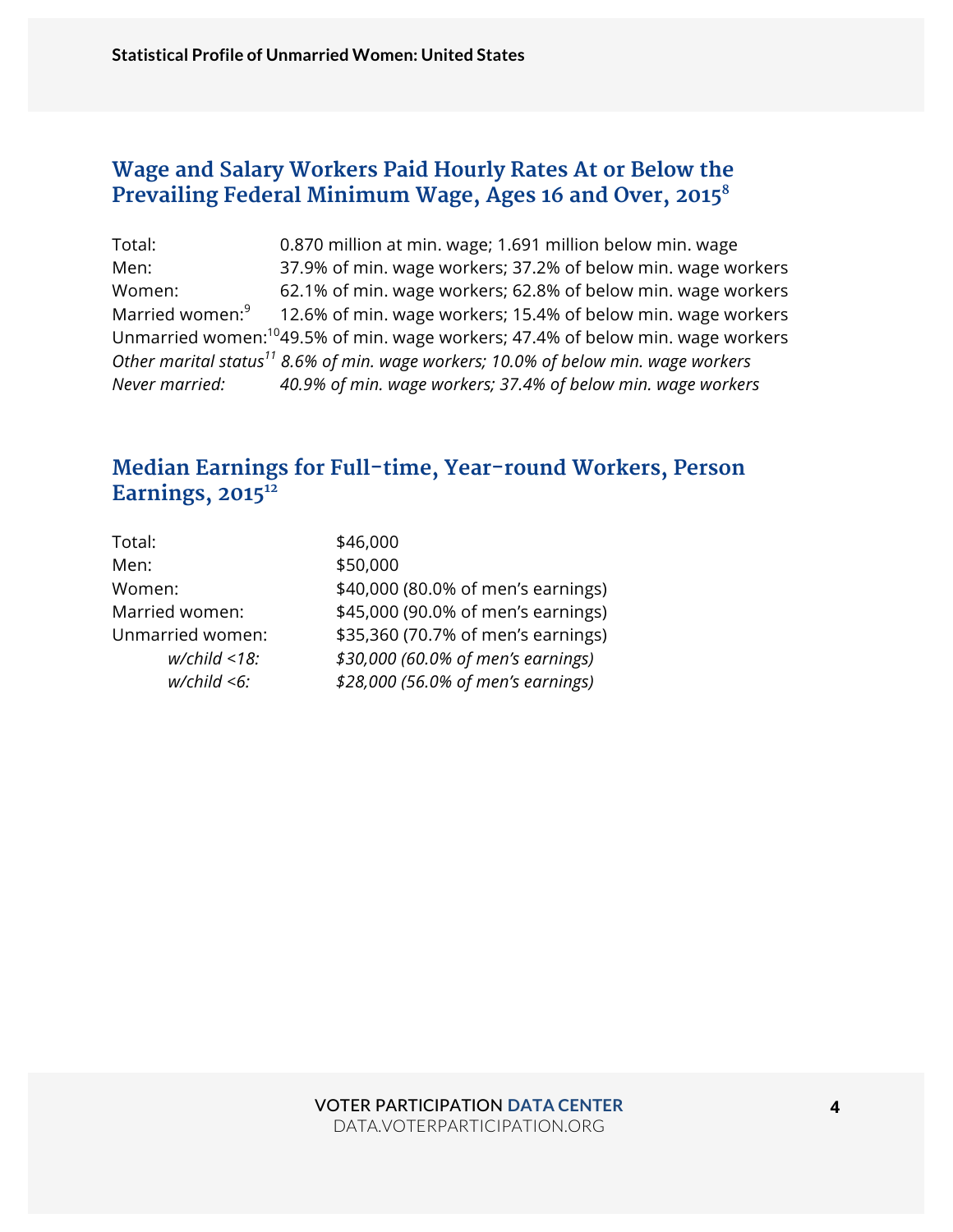# **Distribution of Household Income,13 18 years and over, 2015**

*(percentages are of each row)<sup>14</sup>*

|                  | 0-\$9,999 | \$10-\$24,999 | \$25-\$49,999 | \$50-\$74,999 | \$75,000+ |
|------------------|-----------|---------------|---------------|---------------|-----------|
| Total:           | 4.6%      | 11.2%         | 19.9%         | 17.2%         | 47.2%     |
| Men:             | 3.8%      | 9.4%          | 19.1%         | 17.7%         | 50.1%     |
| Women:           | 5.2%      | 12.9%         | 20.7%         | 16.6%         | 44.5%     |
| Married women:   | 1.9%      | 5.9%          | 16.8%         | 17.2%         | 58.2%     |
| Unmarried women: | 8.4%      | 19.9%         | 24.6%         | 16.1%         | 31.0%     |
| Widowed:         | 8.1%      | 35.9%         | 26.6%         | 10.7%         | 18.7%     |
| Divorced:        | 8.6%      | 19.9%         | 27.8%         | 17.2%         | 26.5%     |
| Separated:       | 14.8%     | 19.9%         | 27.1%         | 17.8%         | 20.5%     |
| Never married:   | 7.9%      | 14.1%         | 22.3%         | 17.4%         | 38.3%     |
|                  |           |               |               |               |           |

#### **Number and percentage of 18 years and over without Health Insurance Coverage for the entire calendar year, 2013, 2014 and 2015**  *(numbers in millions)*

|                  | 2013           | 2014           | 2015           |
|------------------|----------------|----------------|----------------|
| Total:           | 28.698 (13.1%) | 21.853 (9.9%)  | 19.370 (8.7%)  |
| Men:             | 15.172 (14.3%) | 11.569 (10.9%) | 10.382 (9.6%)  |
| Women:           | 13.526 (11.9%) | 10.283 (8.9%)  | 8.988 (7.7%)   |
| Married women:   | 4.832 (8.4%)   | 3.795 (6.6%)   | 3.262 (5.6%)   |
| Unmarried women: | 8.694 (15.5%)  | 6.487 (11.3%)  | 5.724 (9.8%)   |
| Widowed:         | 0.495(4.6%)    | 0.363(3.3%)    | $0.326(3.0\%)$ |
| Divorced:        | 2.183(15.6%)   | 1.590 (11.2%)  | $1.295(9.1\%)$ |
| Separated:       | 0.572(21.0%)   | 0.443(16.9%)   | 0.357(13.7%)   |
| Never married:   | 5.444 (18.9%)  | 4.091 (13.8%)  | 3.746 (12.3%)  |
|                  |                |                |                |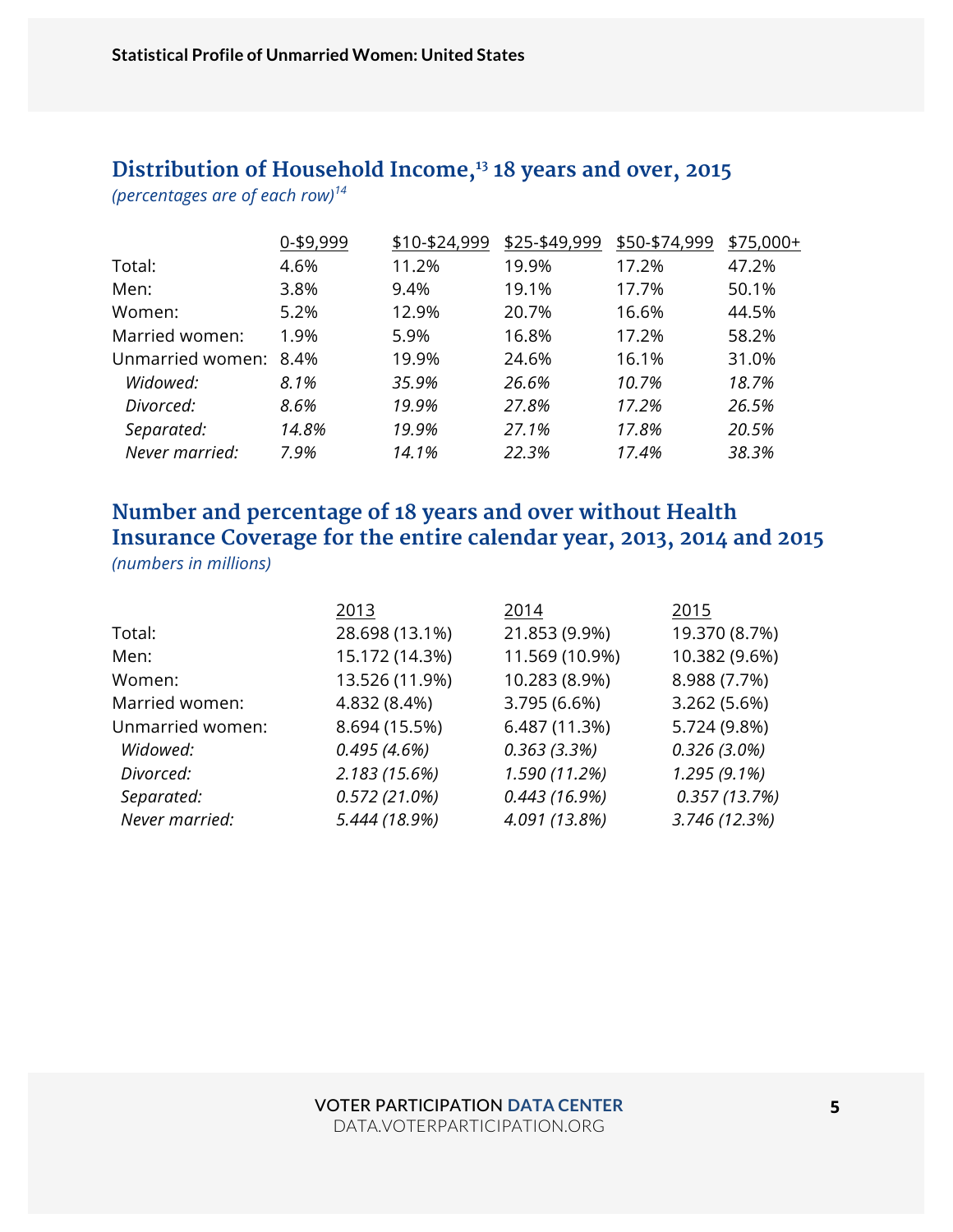#### **Number in Poverty and Poverty Rates, 18 years and over, 201515**

| 24.352 million (10.9%) |
|------------------------|
| 9.815 million (9.1%)   |
| 14.537 million (12.5%) |
| 2.874 million (5.0%)   |
| 11.663 million (20.0%) |
| 1.590 million (14.5%)  |
| 2.730 million (19.2%)  |
| 0.788 million (30.2%)  |
| 6.555 million (21.5%)  |
|                        |

NA=Not available because of insufficient sample for further analysis

 $1$  Unless otherwise indicated, all figures in this analysis refer to vote eligible population only, and are calculated from data from Census Bureau, Current Population Survey, Annual Social and Economic Supplement, March 2016, using CPS Table Creator, https://www.census.gov/cps/data/cpstablecreator.html. (accessed on 4/4/17)

<sup>2</sup> Excludes Hispanic

l

 $3$  Excludes Hispanic

 $<sup>4</sup>$  Hispanic may be of any race</sup>

<sup>5</sup> Includes Hispanic

 $6$  Includes married with spouse present and married with spouse absent

 $<sup>7</sup>$  Related child or children under age 18</sup>

<sup>8</sup> Includes all relevant population, not just vote eligible population. Bureau of Labor Statistics, "Characteristics of Minimum Wage Workers: 2015, Table 1. Wage and salary workers paid hourly rates with earnings at or below the prevailing federal minimum wage, by selected characteristics, 2015 annual averages; and Table 8. Wage and salary workers paid hourly rates with earnings at or below the prevailing federal minimum wage by marital status, age, and gender, 2015 annual averages," April 2016, http://www.bls.gov/opub/reports/minimumwage/2015/pdf/home.pdf.

 $9$  Does not include married with spouse absent

<sup>10</sup> Includes married with spouse absent

 $11$  Includes married, spouse absent; widowed; divorced; and separated